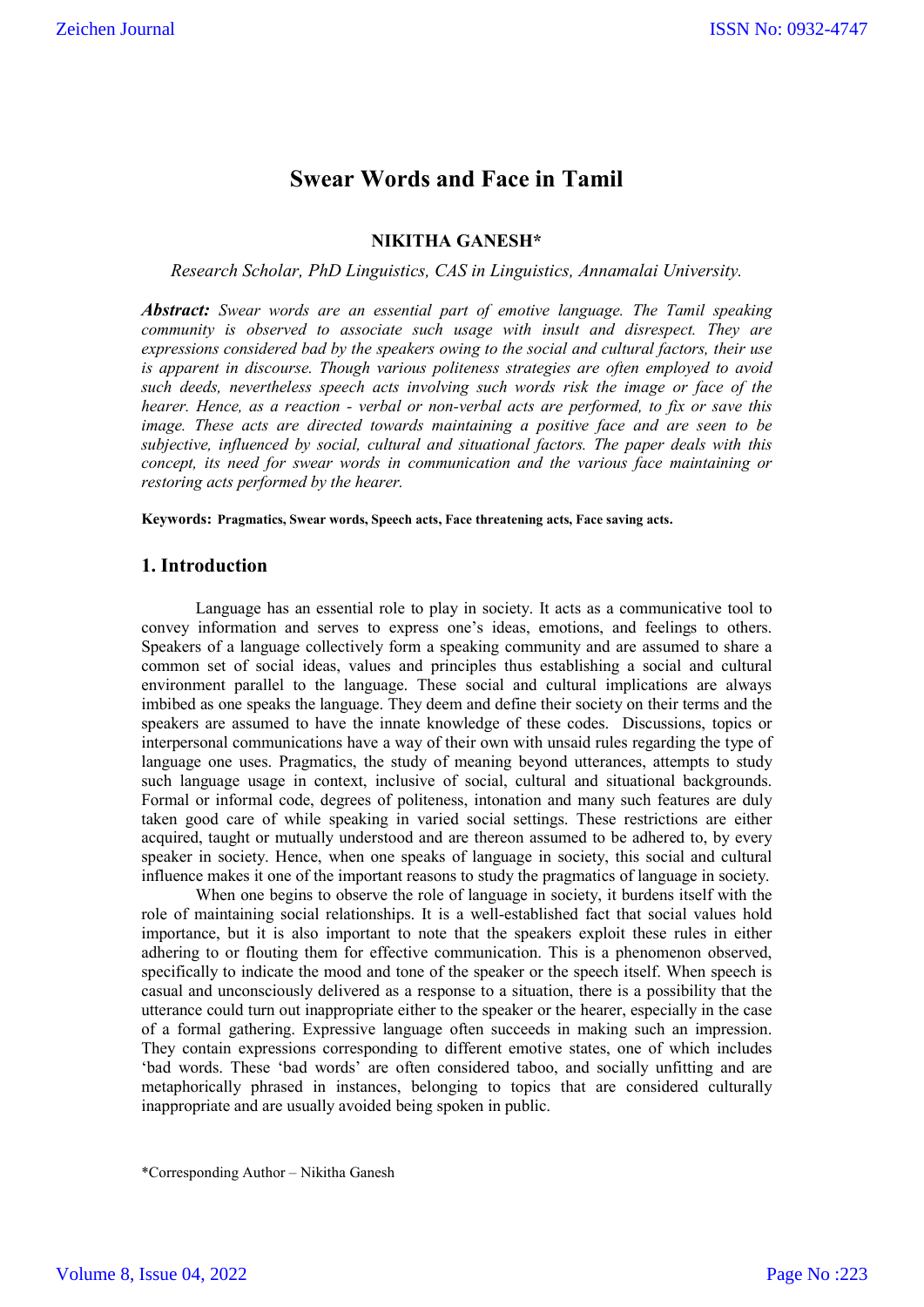# **2. Aim**

The paper aims to examine the topic of swear words synonymous with what is perceived as 'bad words' in the Tamil speaking community. It discusses the status of swear words as a part of communication amongst speakers in everyday speech, particularly in formal, social situations. The core idea is to test the presence of this phenomenon; its need; and the attitude towards such usage on the hearer's part. This framework also helps to examine the various acts used by the hearers to protect their faces in response to such face threatening acts.

#### **3. Background of the study**

Despite its prevalence, the studies dedicated to swear words are limited. Face is a commonly found universal phenomenon in almost all the communities with a cultural underlining. It is culture-specific and takes a special effort in understanding the attitude people hold toward swear words, though generally assumed to be negative. Works relating to the face acts – face threatening and face saving acts are being carried out more focusing on the speaker's speech acts. Since speech acts on the hearer's part are more inclined toward sociology, linguistic studies related to it are very limited. Hence, the paper tries to fill this gap by recording the various ways that the hearer acts to restore or maintain their face when their faces are threatened.

Tamil community is renowned for its affinity for and, the capability of maintaining interpersonal bonds be it, family or friends. The community regards self-respect as an esteemed moral value and plays a major role in deciding the face of the person. Swear words are an essential part of communication often causing humiliation or insult, risking the image of the hearer. When the speech is a result of spontaneity, which may not be avoided, the response and reaction to the utterance or probable conversation can provide fruitful insights into the language and its reception in society. There seems to be a debate if they are really bad or do any harm to society. They are often avoided as a part of discourse but the same cannot be said in the case of emotive expression. Hence, measures are assumed to be taken to save or maintain both the image and as well as the social bond. Deliberate attempts too are made to corrupt the image of the hearer, adding to a reason for such swearing. Therefore, it is only right to say that every speaking community holds politeness strategies to avoid these acts and has a discreet way to defend their face on such occurrences. The speakers of the language change and thereon views and innate restrictions also change. As in any case, many social norms have been bent and flouted from time to time despite a strong urge and resistance to doing otherwise. Such is the case appears to be for swear words. Hence, it is necessary to linguistic explore these words, their usage and their verbal acts indicating the social implications.

# **4. Methodology**

The participants for the study were expected to be native Tamil speakers, literate and well aware of the socio-cultural nature. One of the most important traits of the urban population happens to be the influence of English as a prestige language alongside a blend of various socio-cultural features of other languages due to migration. It is also assumed that there exists an awareness of Tamil cultural implications reflected in the language and a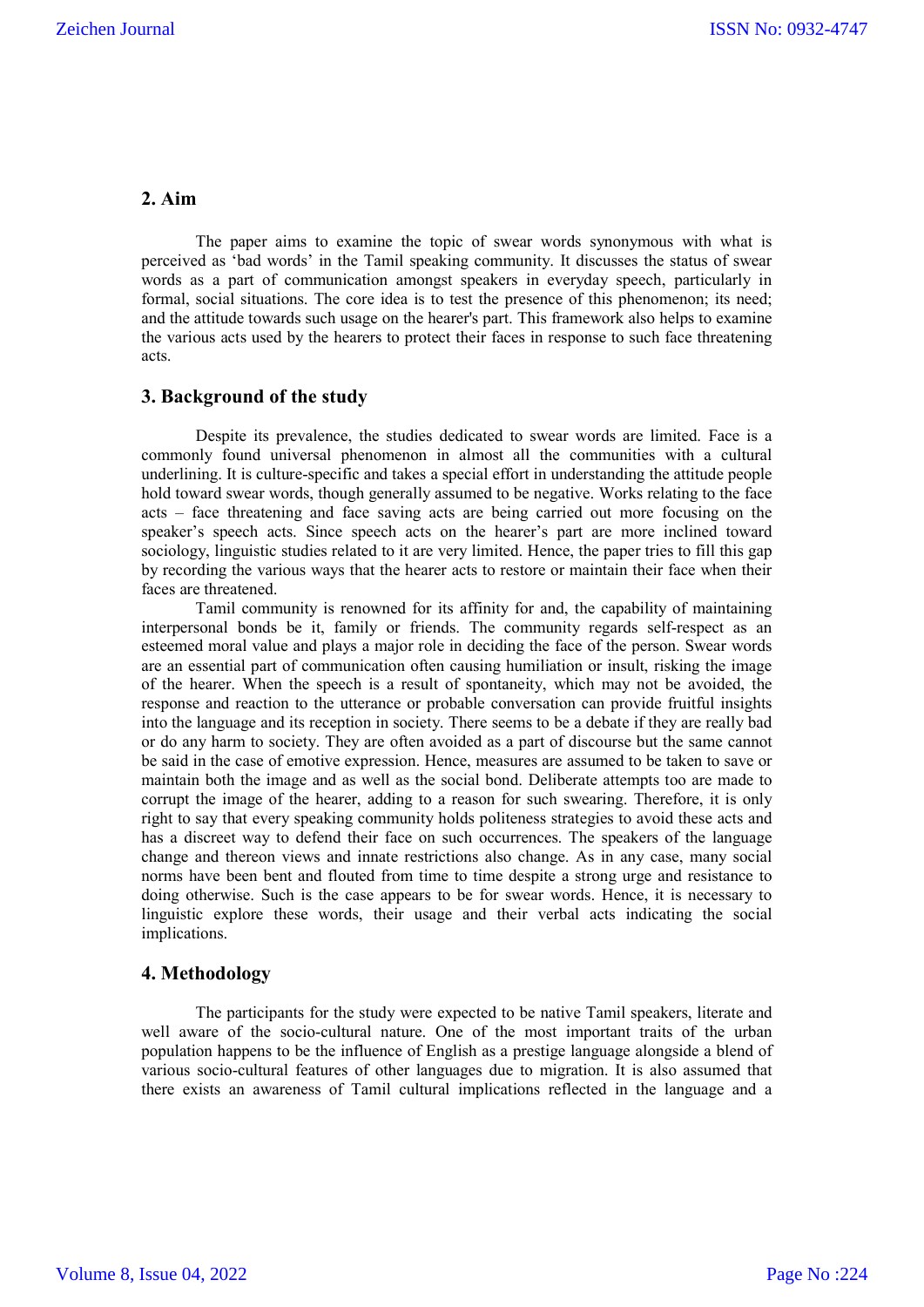parallel stand-alone progressive thought attached to it. Hence, the people of urban and welldeveloped areas of the Tamil speaking population fit the criterion as ideal participants.

The method used to collect data on the implications of using swear words, both the attitude and face maintaining strategies is using a questionnaire prepared with the help of Google Forms, an online platform. Since the current attitude was aimed to be recorded, the age group of participants were capped from 22 years to 28 years benefitting from their technological resources. A brief introduction about the study and measures to obtain consent was provided before jumping to the questions. The questions featured three opinion-based and seven situation-based questions. The situation-based questions with aspects of face threatening acts namely social distance, power and absolute ranking were formulated. A description of relatable, commonly experienced social situations involving swear words used by hypothetical speakers, indicating these aspects were a part of these questions. The verbs – feel, respond, react, describe were used as a part of the questions giving the respondents the choice to either express their feelings or to describe how they would react. (Refer to Appendix).

#### **5. Swear words**

As a linguist, one cannot but have only a neutral ground and consider to look at all the words and expressions as one, without any bias. No word is good or bad. But the same cannot be said in the case of their pragmatic uses. Speakers have their free will to use language however and whenever they feel like considering them as mere tools for communication. They, therefore consider certain lexical items to be either good or bad, according to their usage. Hence, 'bad words' refers to all those which are words, phrases, and expressions indicative of topics and ideas that have social dissent and are considered inappropriate or taboo. They are culturally influenced and not meant to be spoken in public spaces. Examples of the words associated with topics like sex, menstruation, caste, creed and so on. One cannot say that they are not spoken privately but they are not accepted socially and questions the moral nature of the people involved in such discourse.

Swear words, that resonate with these bad words are a class of words and phrases that relate to the taboo topics. They are found to be the core of emotive expressions. It is observed to be a part of everyday discourse and negative emotions often contain swear words. One cannot comment on whether it is really bad as it can be used to display a wide range of emotions in discourse. It is also noted that speakers expressing their feelings towards an object, person, or topic generally negative have a higher chance of using these swear words. Examples of cursing using swear words in English include *Damn! Shit! Fuck! Motherfucker!* Similar words are available in almost all the languages and are used extensively in their speech. In Tamil, offensive words are often associated with fruits and vegetables like onion, garlic, and tomato, or with animals like pig, dog, buffalo, cow and so on. Swear words use expressions concerning body parts, specifically private ones and derogatory phrases surrounding the same. One of the most commonly used swear words are *myru*, and *ootha* which translates to *public hair* and *fuck*. It is considered disrespectful and damages the face of the speaker. Therefore, swear words symbolizes humiliation, insult and certain speech acts are needed to help clear or combat such occurrence.

# **6. Face acts**

As long as humanity persists, communication persists. It is necessary for existence and that every human has rights, freedom, and opinions on various matters. As one speaks or acts, his/her individuality is reflected as an image in society. Image or face is referred to as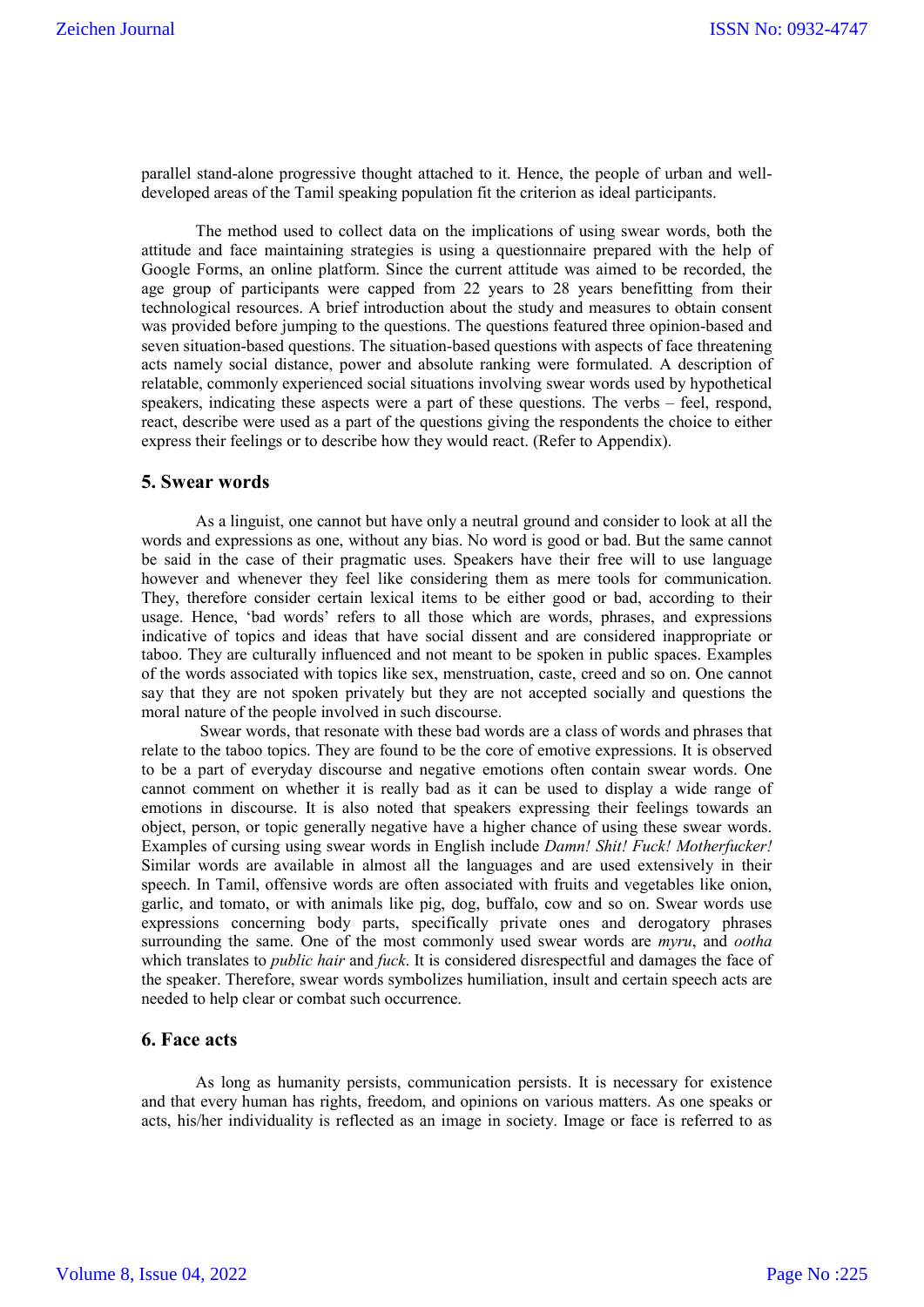how one is seen in the eyes of others in the community. Positive face and negative face are the two types of faces. Social and power roles play a vital role too in deciding the appropriateness of discourse and influence how one needs to maintain this image. Since everyone is different, the is undeniable contrast in morals and values, hence, agreements or disagreements and misalignment of ideas come as complementary. When one's act matches that of the social view, his/her face is positive. Likewise, when his/her actions and verbal acts are independent or questionable, his/her face is negative. There will unavoidably be a reaction to a particular action and in the case of discourse, indirect and direct speech acts deal with it. Verbal fights, expressive lexical exchanging and in some cases non-verbal extension of the same are also observed as a byproduct of misinterpretation or clash of opinions.

Any speech act, that affects the positive face of the hearer is a face threatening act. As swear words spin out in conversations, it affects the positive face of the hearer, irrespective of the matter at hand, it is a face threatening act. The intensity of the situation and the lexicon are matched, reflecting the attitude of the speaker. It questions or mirrors the character of the addressee. While various politeness strategies are often chosen to not threaten the face, one cannot say that it is the same in the case of emotive, expressive speech. Hence, the hearer will choose to either leave the face untended or fix the face. He can also choose to be silent on the matter. These measures are termed as face maintaining acts in this paper. These are often reflected in acts performed by the addressee/hearer considering the subjectivity of the face threatening acts. Various strategies like apologizing, explaining, offending, and swearing back at the speakers are some of the ways the hearers attempt to explain or react to their face being threatened.

For example, imagine that in a room, a cricket match is on television and a group of girls are watching it. One of the girls' mothers enters the room with some snacks. The fielder misses a prominent catch. Not aware of the mother's presence, a girl yells' Fuck you!', expressing disappointment. The mother looks at her apprehensively. The girl immediately apologizes and is assumed to feel bad about the expression. Here, the phrase used by the girl is though does not invite reaction from the other girls indicating her face is not at risk, the mother's looks did harm. She immediately apologizes so as to save face and follow the rule of no swear words, chiefly in front of elders. Now, imagine on road, a bike hits a car due to some reason. The car driver yells at the biker, '*ootha! Kannu terila? (Swear word! Have you lost your eyesight?)* and the biker yells back,*' myru! unaku oota terila? (Swear word! Don't you know how to drive?*). Thus begins a verbal fight which is then broken up by a fellow traveler. In this case, the face of the biker is threatened by the car driver in his speech act. Hence, to save his face, he yells back at the car driver. There are many more cases where similar acts happen and their corresponding reactions to maintain their face.

#### **7. Discussion**

Pragmatic studies are often tricky with the interplay of contextual indicating the psychological and social implications on the communicative sphere. A language is merely a tool of mediation amidst these variables. Any changes in these variables will have changes in the tool - the language being used. Though bad language is justified as bad indefinitely by the speakers, there is no denial of its usage. There is no surety that it will gradually be refrained from being used in the future. It will continue to exist only behind closed doors and will be an essential part of maintaining social bonds and relationships. They signify and symbolize the temperament, and emotive nature of the human being on one hand and reflect their peers, social environment and various factors influencing the use of language on the other hand.

Social hierarchy indeed plays a strong role in deciding the type of discourse the speakers will be a part of. Feelings are expressed more strongly than verbal or non-verbal acts.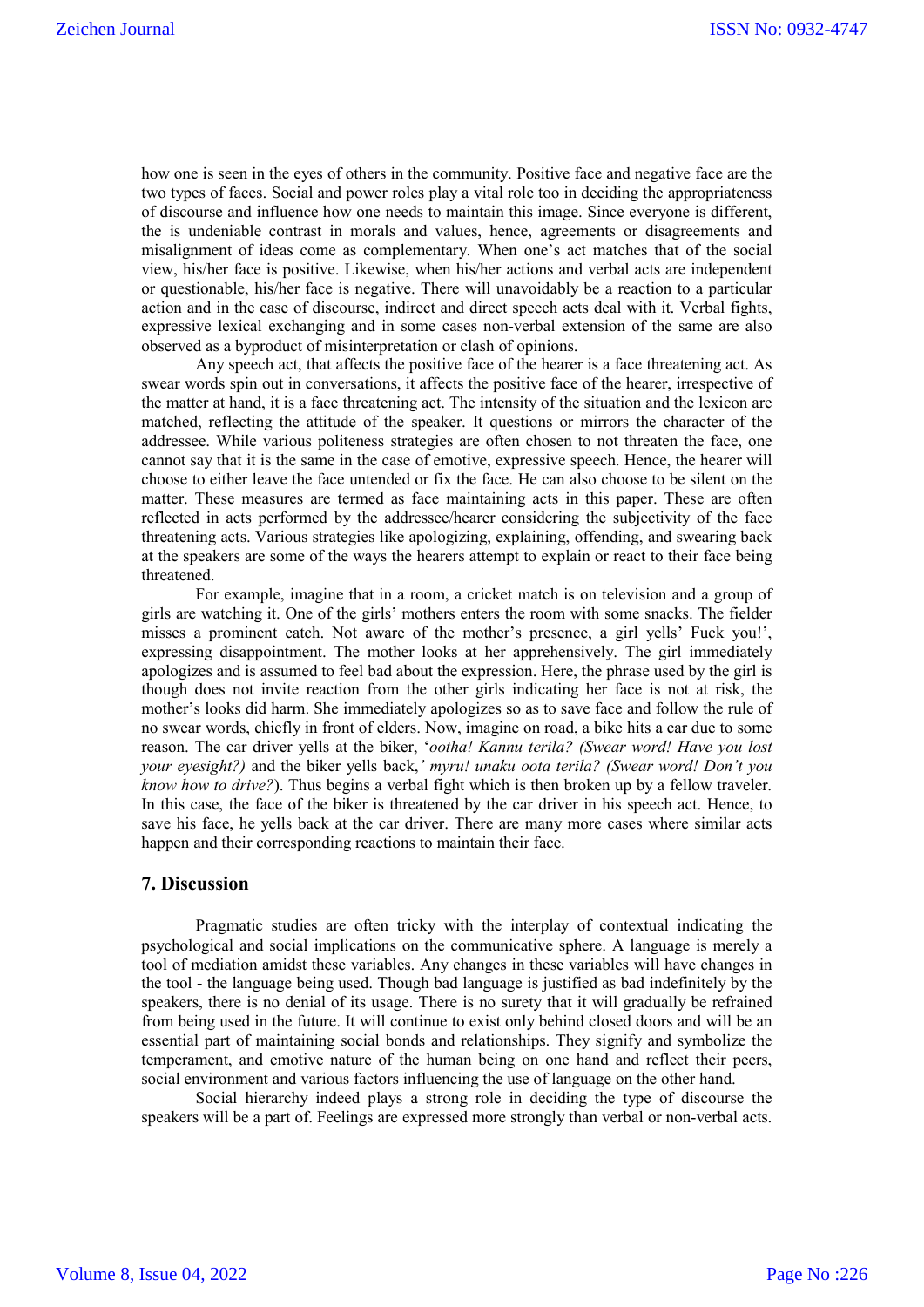While verbal acts are more established in the case of a higher social hierarchy, non-verbal acts are only chosen if the speaker is lower at the communicative level. The social bonds are given more importance and it is observed that the higher face threatening acts by the higher social hierarchy, the higher the resort to fix the face is initiated by the speakers. In the case of unknown status, it is unpredictable and can be said that it is leaning toward the intensity of the situation. Since there is no background knowledge about the hearer, their absolute ranking is loosened and there rests no obligation on the part of the hearer to save face. It is also similar to that of the same social hierarchy like friends where though there are cases of avoiding or changing the scenario, there is not much damage to the face of the hearer.

In short, it can be observed and said that face maintaining attitudes are present in public places irrespective of all situations and relationships with the speaker. The ways in which the acts are performed are highly subjective in nature but collectively reflect the social and cultural rules. While not much can be said about the choices of verbal and non-verbal acts, the preference seems to be verbal. One of the notable features is, that most of the participants as representative of the speaking community happen to be expressive in terms of verbs indicative emotions states, corresponding to the verb feel. It is right to say, as long as face exists, there will be face threatening and the corresponding face maintaining acts as a part of social discourse.

## **8. Results**

The questionnaire links were sent to about 5 men and 5 women. Since the choice to skip questions if felt uncomfortable was present, a couple of questions were left unanswered. The two binary questions and one reflective question were answered by all the participants. The remaining questions were answered briefly either corresponding to the verb respond or feel. While all the questions were descriptive and speaker-centric, a combination based on formal or informal usage corresponding to a social distance of three degrees namely, family, friends, and strangers were used. Participants chose to express their feelings rather than to respond both non-verbally or by speech acts. There was one constant, diplomat answer to all the questions.

While seven participants affirmed the use of bad language, three denied using them in speech. When asked if such language is necessarily good or bad, being used in public spaces, two remained neutral and eight were considered bad. Upon questioning the possible reasons people in general use language, responses were maximum associated with emotive states including five responses indicating anger and two indicating frustration and agony. A perspective to connect better with people was also given alongside reasons citing current trends and bad social–interactive influence by three people. The remaining seven questions were a combination of six formal, one informal situations and social distance (higher, same and lower social hierarchy), while the intensity of the situation was decided by the degree of fault (full, unintentional/partial, no-fault) on the part of the hearer.

 Hence, when there was a full fault, the speaker in the higher social hierarchy, the participants express feelings namely anger, sad, upset, frustration, quiet, dislike the behavior and would want the issue to be communicated politely and one participant wanted it to be reported. When a similar question with the same hierarchy and no-fault was tested, only three expressed feelings namely anger and hurt. Others retorted to reactions namely demanding an apology, report, and physically hitting back. When there was no fault, the speakers belong to the lower social hierarchy, the participants express feeling namely shock, speechless, insulted, angry, uncomfortable and awkward. Only one participant said they would take it easy and one commented it would change depending on the context. A handful would want to warn, discipline, explain, and counsel them. Non-verbal reactions to this question included slapping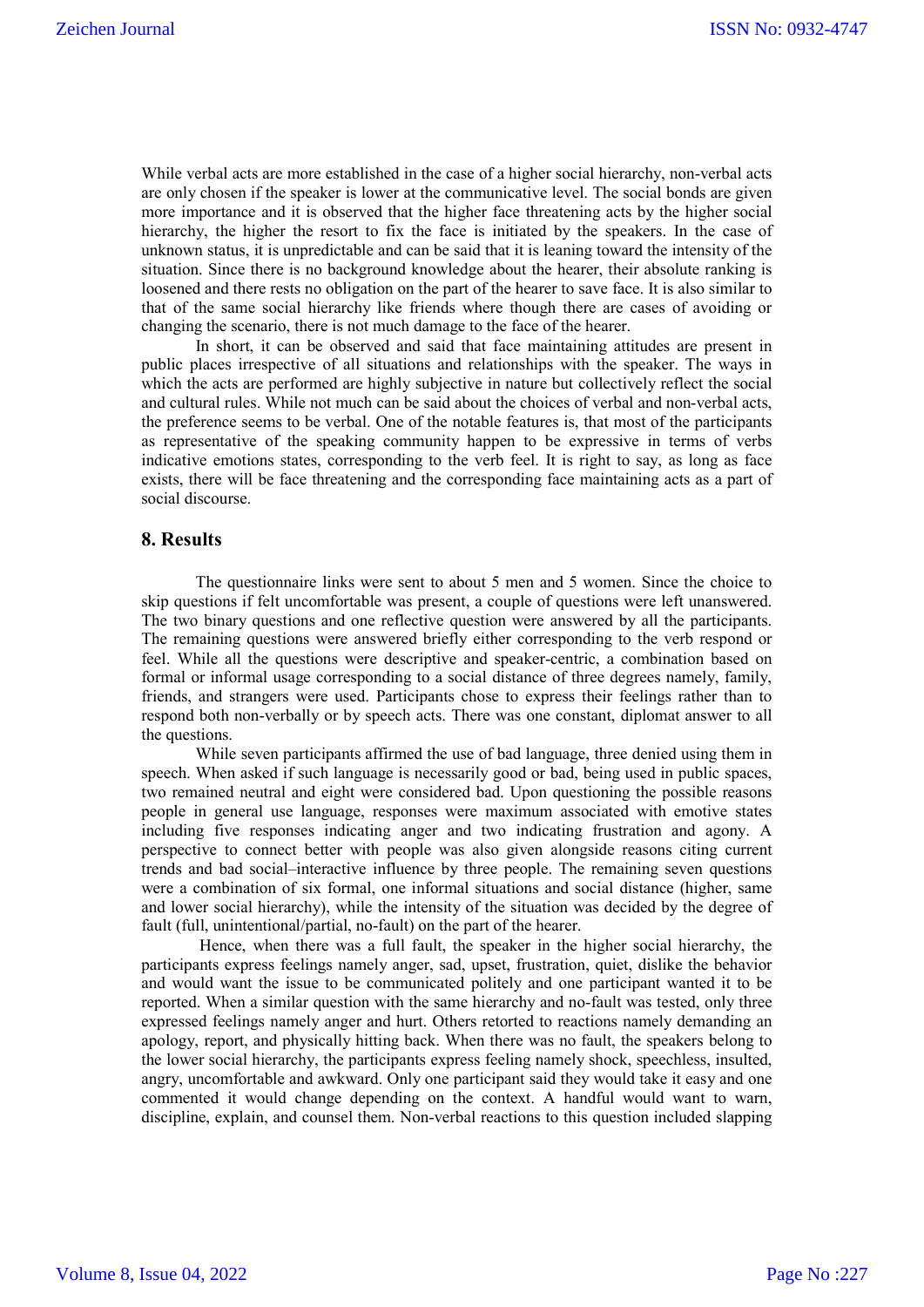them and leaving the place. When a similar situation was asked with a full fault, higher social hierarchy and informal domain (parents), the participants express guilt, very bad, and three retorted with an apology. While two refrained to comment, one expressed a chance to take revenge, and one remarked that it was not the likes of parents to use bad words. Unintentionally at fault with an unknown hierarchy was also checked where the responses were feelings of guilt, helplessness, overreacting on the part of the speaker, and being upset. They verbalized their responses as offending them back, apologizing, crying, explain the situation. Upon questioning the use of bad language amongst the same hierarchy (friends) in public places, a few participants express emotions of happiness, enjoyment, fulfilment, did not mind such language and others express embarrassment, avoidance, and non-encouragement of such behavior. Two refrained to comment on the aspect.

#### **9. Limitations**

Owing to the limited scope of only attempting to provide an insight into the status of swear words and reaction from the hearer, the study limits itself to that of only dealing with the perspective of the hearer. It does not include the reasoning of the speaker which pushed to such verbal utterances. It does not look into the intensity of the social situation in which such an utterance had to be made. The power and solidarity roles were given more importance as the social variable and the cognitive, and psychological factors were not given much due diligence. The participants chosen for the study were educated, well exposed and had a high chance of progressive influences in their language use considering their education and occupation. Also, the topic was perceived as delicate and not many people were willing to participate in the study. Consequently, the number and age group were limited yet divided equally. In future studies, if the same study is conducted on a larger scale, there could be stronger volumes of agreement towards swear words, gender-based contrastive patterns and the range of face maintaining acts as responses would also be different in terms of choices.

#### **10. Conclusion**

 Language cannot be viewed as void of cultural and social factors by virtue of its communicative function in society. Depending on the situation, the individual ideas and principles are matched alongside the social obligations for effective communication, making it an extremely complicated and difficult task in nature. Even in the case of casual speech when one overrides the social rule, a certain population of people seem to be accepting. There is no denying the fact that bad words exist as a part of speech but the measures to ignore considering them inevitable is also evident. There will continue to exist the debate of whether this expression of swear words is right or wrong in the eyes of society. There will always be certain topics such as swearing which will be termed taboo in some way even as social values might change over time. There will nevertheless be reactions and responses in some from the speakers supporting or refraining from certain language usage because that is the framework of society. A person will give status to face and will either want to be inclusive or do not really mind and prefer to stick to one's reasoning irrespective of the society's social view and their verbal actions are proof of it. Hence, language acts as a stronghold on these phatic and social interpersonal obligations and this study attempted to understand this notion.

# **11. Appendix**

- 1. Do you use bad language?
- 2. Why do you think people use bad language?